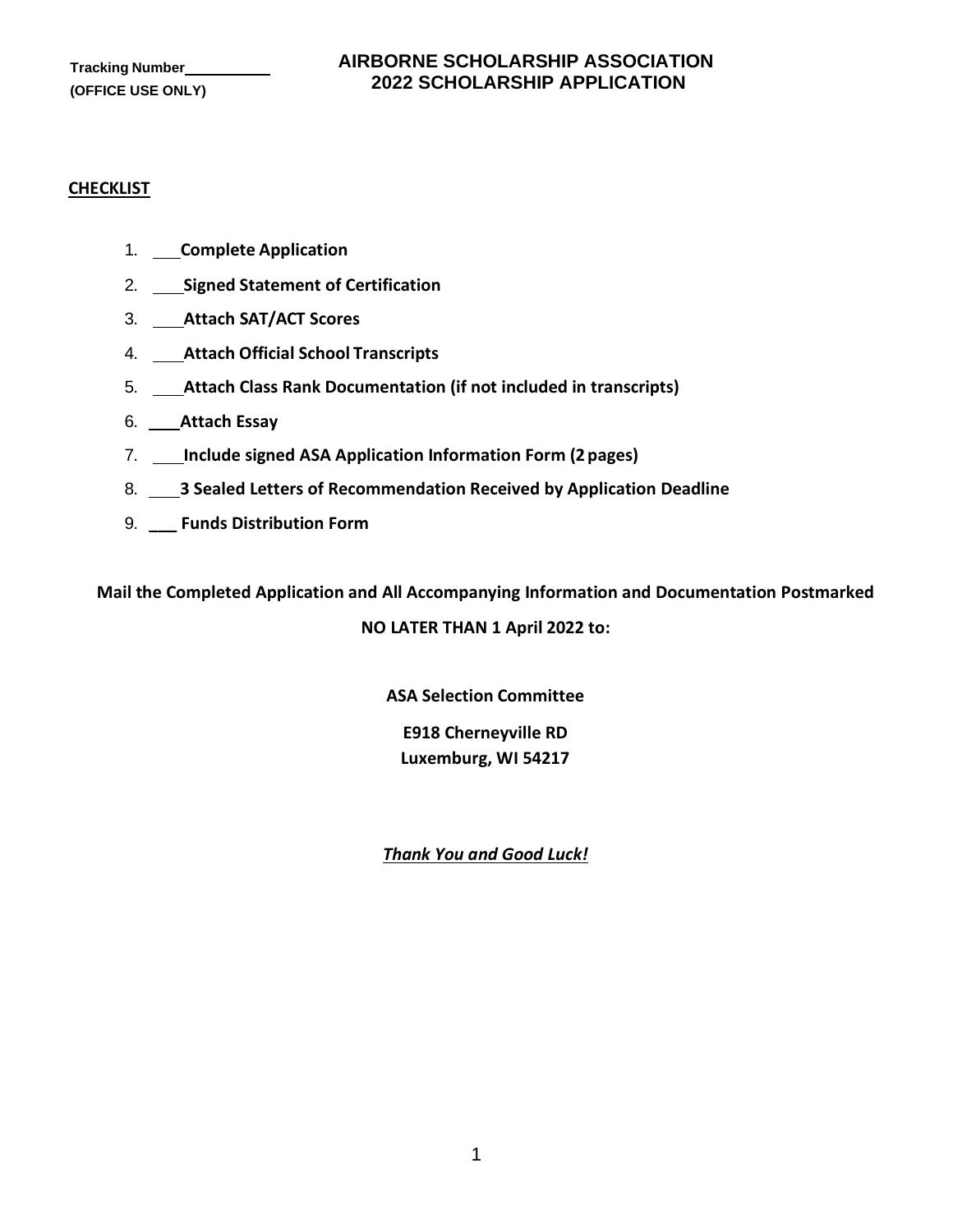# **AIRBORNE SCHOLARSHIP ASSOCIATION 2022 SCHOLARSHIP APPLICATION**

# **ELIGIBLE XVIII AIRBORNE CORPS UNIT SPONSOR SERVES OR SERVED IN FROM 11 SEP 2001-CURRENT**

|                                      | (PLEASE NOTE THE 82ND AIRBORNE IS NOT AN ELIGIBLE UNIT)                                                                                                                                                                        |                                                                                                                                                                                                                                |
|--------------------------------------|--------------------------------------------------------------------------------------------------------------------------------------------------------------------------------------------------------------------------------|--------------------------------------------------------------------------------------------------------------------------------------------------------------------------------------------------------------------------------|
|                                      |                                                                                                                                                                                                                                |                                                                                                                                                                                                                                |
|                                      | Rank: Purple Heart: YES / NO                                                                                                                                                                                                   |                                                                                                                                                                                                                                |
| <b>APPLICANT INFORMATION</b>         |                                                                                                                                                                                                                                |                                                                                                                                                                                                                                |
|                                      |                                                                                                                                                                                                                                |                                                                                                                                                                                                                                |
| Last                                 | First                                                                                                                                                                                                                          | Middle                                                                                                                                                                                                                         |
|                                      | Street Address: No. 2014 19:30:00 12:30:00 12:30:00 12:30:00 12:30:00 12:30:00 12:30:00 12:30:00 12:30:00 12:30:00 12:30:00 12:30:00 12:30:00 12:30:00 12:30:00 12:30:00 12:30:00 12:30:00 12:30:00 12:30:00 12:30:00 12:30:00 |                                                                                                                                                                                                                                |
|                                      |                                                                                                                                                                                                                                |                                                                                                                                                                                                                                |
|                                      |                                                                                                                                                                                                                                |                                                                                                                                                                                                                                |
|                                      |                                                                                                                                                                                                                                |                                                                                                                                                                                                                                |
|                                      |                                                                                                                                                                                                                                |                                                                                                                                                                                                                                |
| Gender: (M/F): _____________________ |                                                                                                                                                                                                                                | Applicant's SSN: New York Contract Contract Contract Contract Contract Contract Contract Contract Contract Contract Contract Contract Contract Contract Contract Contract Contract Contract Contract Contract Contract Contrac |
|                                      |                                                                                                                                                                                                                                |                                                                                                                                                                                                                                |
| <b>SPONSOR INFORMATION</b>           |                                                                                                                                                                                                                                |                                                                                                                                                                                                                                |
| Last                                 | First                                                                                                                                                                                                                          | Middle                                                                                                                                                                                                                         |
|                                      |                                                                                                                                                                                                                                |                                                                                                                                                                                                                                |
|                                      |                                                                                                                                                                                                                                | State: _________________ ZIP: _____________                                                                                                                                                                                    |
|                                      |                                                                                                                                                                                                                                |                                                                                                                                                                                                                                |
|                                      |                                                                                                                                                                                                                                |                                                                                                                                                                                                                                |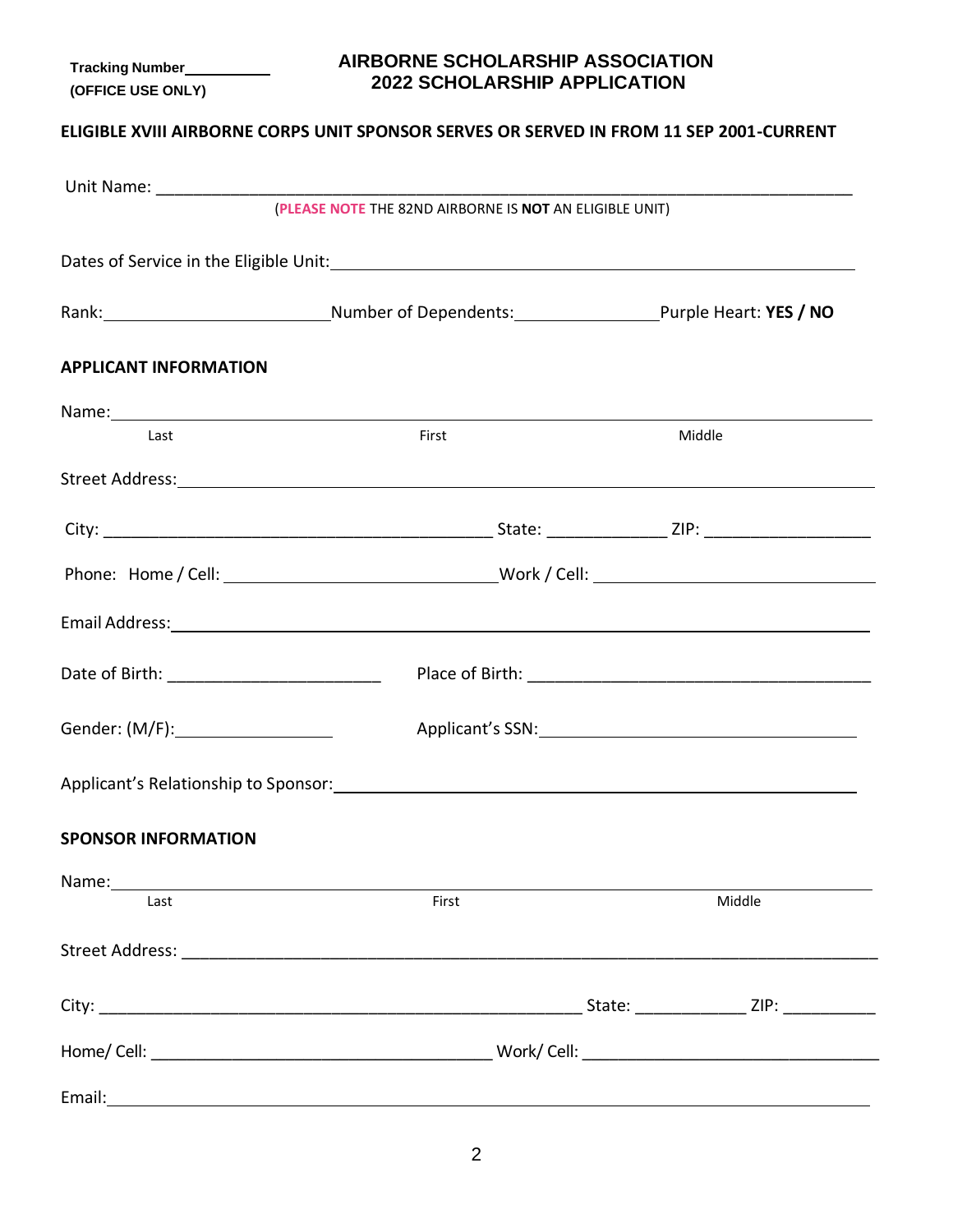## **AIRBORNE SCHOLARSHIP ASSOCIATION 2022 SCHOLARSHIP APPLICATION**

# **HIGH SCHOOL/COLLEGE/UNIVERSITY INFORMATION**

| College Level you will be entering in the Fall of 2022: FR______ SOPH______JR _______ SR _______                                                                                                                              |                                                                                                   |  |  |                           |
|-------------------------------------------------------------------------------------------------------------------------------------------------------------------------------------------------------------------------------|---------------------------------------------------------------------------------------------------|--|--|---------------------------|
|                                                                                                                                                                                                                               |                                                                                                   |  |  |                           |
|                                                                                                                                                                                                                               |                                                                                                   |  |  |                           |
|                                                                                                                                                                                                                               |                                                                                                   |  |  |                           |
|                                                                                                                                                                                                                               |                                                                                                   |  |  |                           |
|                                                                                                                                                                                                                               |                                                                                                   |  |  |                           |
|                                                                                                                                                                                                                               | List all High Schools, Universities, Colleges and Technical Schools you have previously attended. |  |  |                           |
|                                                                                                                                                                                                                               |                                                                                                   |  |  |                           |
| City: ___________________________________State: __________Dates: ________to________Degree: ___________________                                                                                                                |                                                                                                   |  |  |                           |
|                                                                                                                                                                                                                               |                                                                                                   |  |  |                           |
|                                                                                                                                                                                                                               |                                                                                                   |  |  |                           |
| <b>GRADE POINT AVERAGE</b>                                                                                                                                                                                                    |                                                                                                   |  |  |                           |
| HS GPA: veighted / un-weighted (circle one)                                                                                                                                                                                   |                                                                                                   |  |  | College GPA: College GPA: |
| <b>SAT/ACT Scores</b>                                                                                                                                                                                                         |                                                                                                   |  |  |                           |
| SAT Entirely bate state state state state state state state state state state state state state state state state state state state state state state state state state state state state state state state state state state |                                                                                                   |  |  |                           |
| If you intend retake the SAT or ACT again in the near future the updated results must be received by the ASA NLT<br>1April2022.                                                                                               |                                                                                                   |  |  |                           |
| <b>CLASS RANKING</b>                                                                                                                                                                                                          |                                                                                                   |  |  |                           |
| High School Rank_________________of___________total students                                                                                                                                                                  |                                                                                                   |  |  |                           |
|                                                                                                                                                                                                                               | N/A (check here if your school does not rank or you have been out of school > 5 years)            |  |  |                           |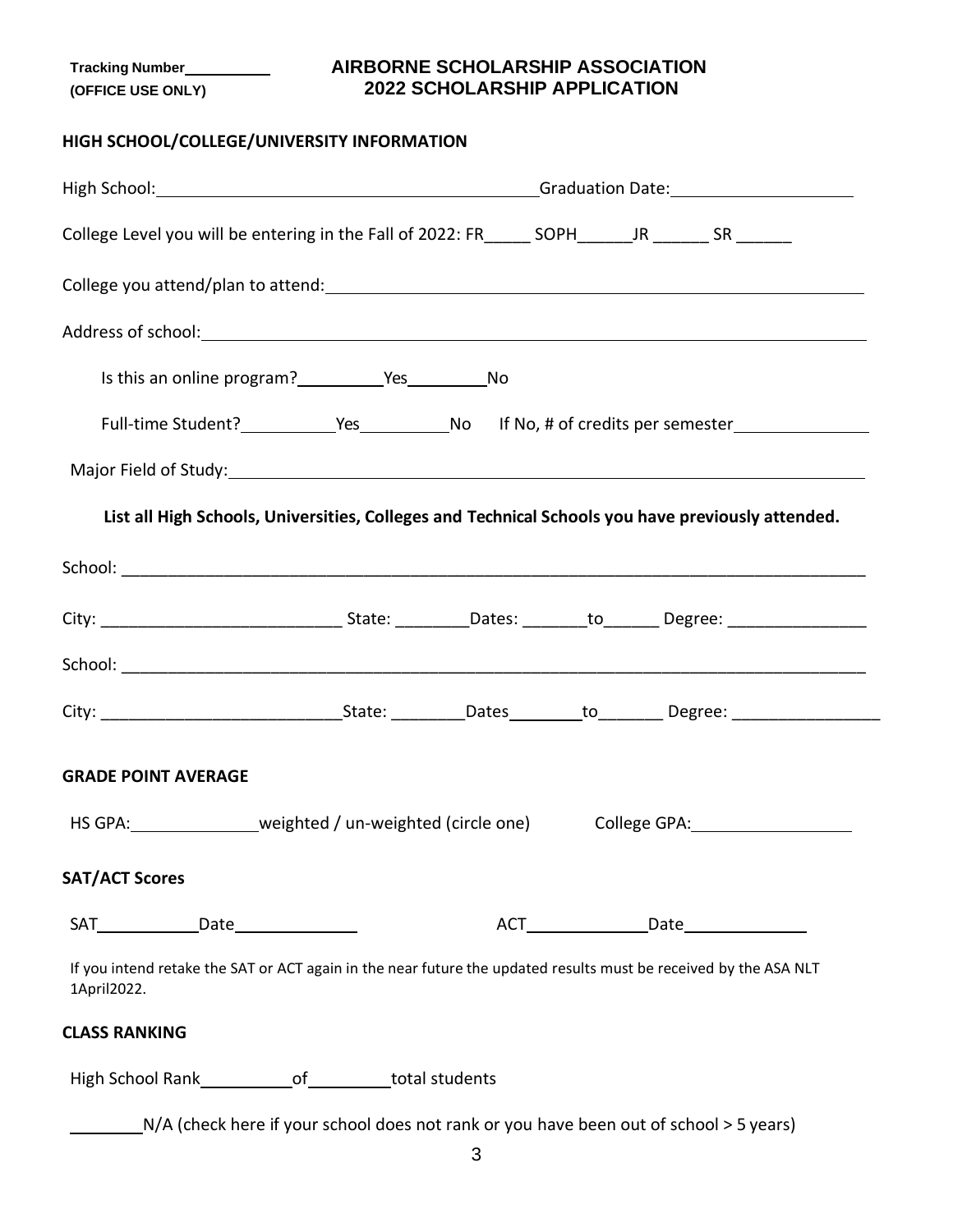## **AIRBORNE SCHOLARSHIP ASSOCIATION 2022 SCHOLARSHIP APPLICATION**

### **SCHOOL AND COMMUNITY ACTIVITIES**

Using the table below, list extracurricular, organized sports, community and religious activities in which you participated during the last 4 years. List the activities in order of importance to you. If you would like to prepare a biography and attach it to the application that will be acceptable.

| <b>ACTIVITY</b> | # YEARS | LEADERSHIP POSITIONS, AWARDS<br><b>&amp; RECOGNITION</b> |
|-----------------|---------|----------------------------------------------------------|
|                 |         |                                                          |
|                 |         |                                                          |
|                 |         |                                                          |
|                 |         |                                                          |
|                 |         |                                                          |
|                 |         |                                                          |
|                 |         |                                                          |
|                 |         |                                                          |
|                 |         |                                                          |
|                 |         |                                                          |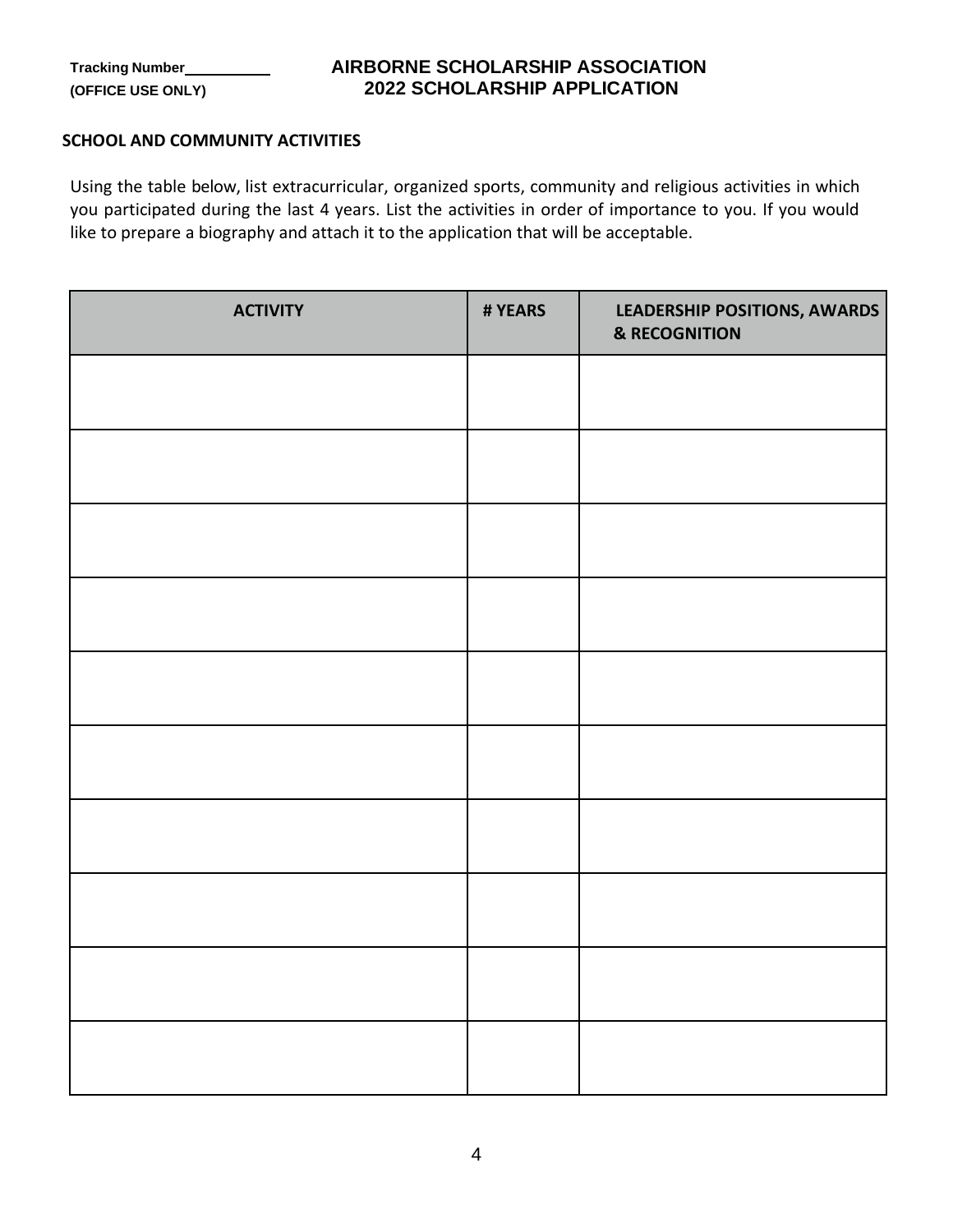## **AIRBORNE SCHOLARSHIP ASSOCIATION 2022 SCHOLARSHIP APPLICATION**

#### **WORK EXPERIENCE**

Using the space below, please list any volunteer or paid work experiences during the past 4 years beginning with your most recent position.

| <b>EMPLOYER</b> | <b>NATURE OF WORK</b> | <b>DATES OF</b><br><b>EMPLOYMENT</b> | HRS/<br><b>WEEK</b> |
|-----------------|-----------------------|--------------------------------------|---------------------|
|                 |                       |                                      |                     |
|                 |                       |                                      |                     |
|                 |                       |                                      |                     |
|                 |                       |                                      |                     |
|                 |                       |                                      |                     |
|                 |                       |                                      |                     |
|                 |                       |                                      |                     |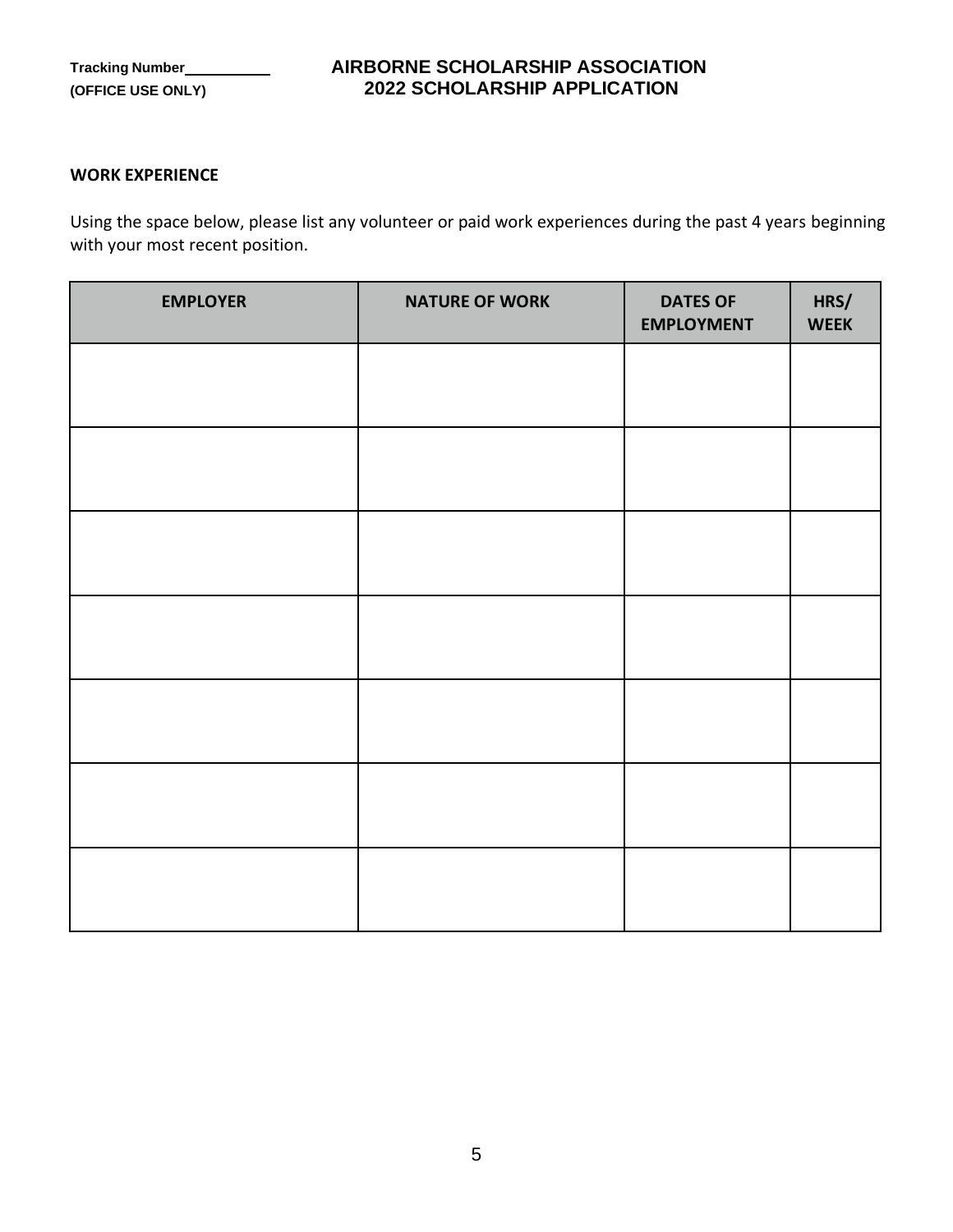## **AIRBORNE SCHOLARSHIP ASSOCIATION 2022 SCHOLARSHIP APPLICATION**

#### **LIST ANY ADDITIONAL INFORMATION YOU FEEL IS PERTINENT TO THIS APPLICATION**

EXAMPLES: Home schooling, child rearing, taking care of exceptional family members, special needs children, aging parents or if you are a single parent.

## **PICK ONE ESSAY QUESTION BELOW AND PLEASE COMPLETE A TYPED ESSAY RESPONSE ON A SEPARATE PAGE(S) NOT TO EXCEED 400 WORDS.**

1. Describe how the coronavirus pandemic has affected you and your education both positively and negatively.

#### **STATEMENT OF CERTIFICATION (BOTH SIGNATURES ARE REQUIRED):**

I certify the information provided in this application is accurate and complete to the best of my knowledge. I understand failure to provide full documentation or falsification of credentials will result in disqualification of this application. I agree to provide, if requested, official documentation to verify information reported on this application. In the event, I receive a scholarship award and elect not to attend school during the calendar year, I will immediately return the award to the Airborne Scholarship Association. I also understand the decision of the committee is final.

| <b>Applicant's Signature</b>        | <b>SSN</b> | Date |  |
|-------------------------------------|------------|------|--|
| <b>Airborne Sponsor's Signature</b> | <b>SSN</b> | Date |  |

*SSN Disclosure: Furnishing your SSN is voluntary. However, failure to do so, may result in inability to verify your dependent status and eligibility for the scholarship award.*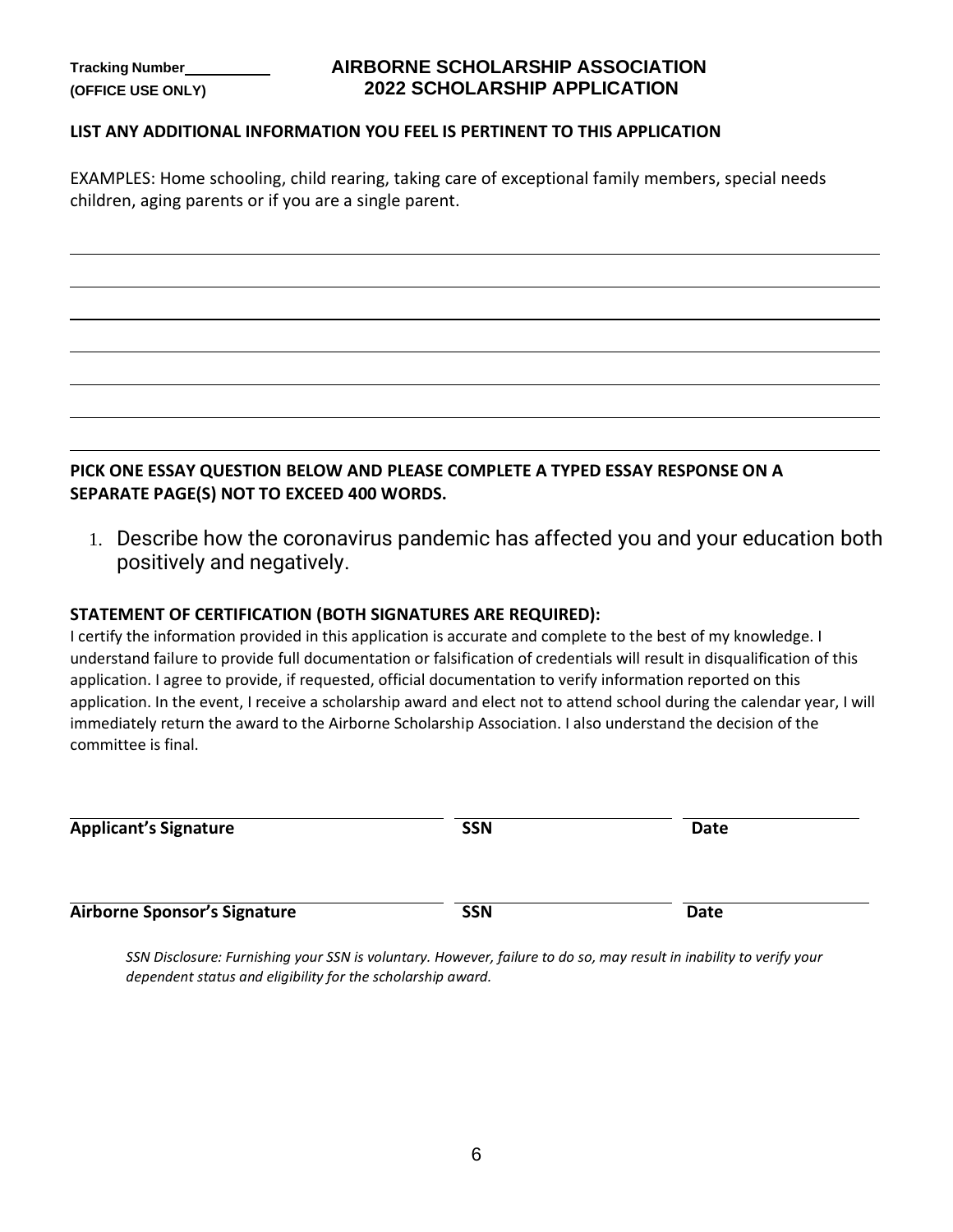## **AIRBORNE SCHOLARSHIP ASSOCIATION 2022 SCHOLARSHIP APPLICATION**

#### **Reference Evaluation Form**

| Applicant's Name      |       |       |        |
|-----------------------|-------|-------|--------|
| Last                  | First |       | Middle |
| Address               |       |       |        |
| <b>Street</b>         | City  | State | Zip    |
| <b>Current School</b> |       |       |        |

What are the applicant's strengths? Comment on the applicant's character, responsibility, leadership, integrity, motivation, community service, work ethic, and any other characteristics that make this student special.

|                                        | Based upon your contact with the applicant, do you believe that he/she demonstrates the ability to |
|----------------------------------------|----------------------------------------------------------------------------------------------------|
| perform well and complete college? Yes |                                                                                                    |

| How long have you known the applicant? | Are you related? YES | NΟ |
|----------------------------------------|----------------------|----|
|                                        |                      |    |

Identify your relationship to the applicant: Manual Alexander Annual Alexander Alexander Alexander Alexander A Name: Position

Signature Date

*Please return directly to address below post marked no later than 1 April 2022*

**ASA Selection Committee E918 Cherneyville RD Luxemburg, WI 54217**